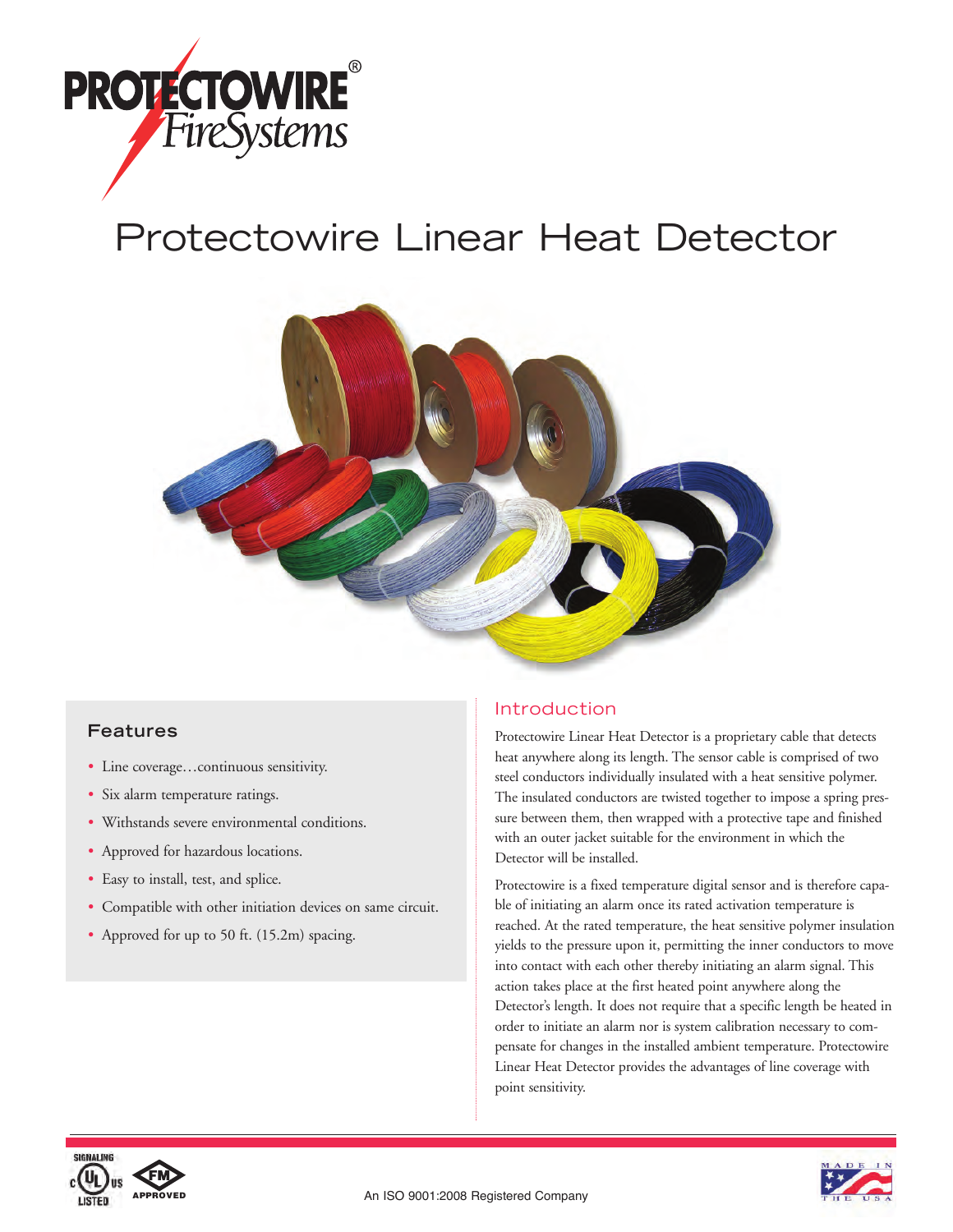## Protectowire… *the first name in linear heat detection.*



## **Applications**

- Cable trays
- Conveyors
- Power distribution apparatus: switchgear, transformers, motor control centers
- Dust collectors/baghouses
- Cooling towers
- Warehouses/rack storage
- Mines
- Pipelines
- Bridges, piers, marine vessels
- Refrigerated storage
- Tank farms
- Aircraft hangars

Ideally suited to industrial high risk hazards as well as many types of commercial applications, Protectowire Linear Heat Detector has unique advantages over other types of detectors, especially when difficult installation factors or severe environmental conditions are present.

When used with a Protectowire FireSystem Control Panel, the Detector will activate a display, showing the location of an over heat or fire condition anywhere along its length. The Detector also meets intrinsically safe standards and is FM Approved for Class I, II, or III, Div. 1, Applicable Groups A, B, C, D, E, F & G hazardous areas, when the appropriate control panel option is ordered.

## Protectowire Features & Benefits

- Identifies and displays, at the control panel, the alarm location anywhere along its length when used with the exclusive Protectowire Alarm Point Location Meter.
- Sensitivity not effected by changes in ambient temperature or length of cable used on the detection circuit. Compensating adjustments are not required.
- Simple to install and splice with common tools. Junctions can be made without effecting the integrity of the system.
- Compatible with other types of alarm initiating devices on the same circuit such as manual pull stations, thermal heat detectors and smoke detectors.
- Can be installed in hazardous areas when used with suitably approved Protectowire FireSystem Control Panels.
- Full range of temperatures and models available to accommodate the most demanding applications.
- Different temperature detectors may be utilized in the same initiating circuit.
- Available on stainless steel messenger wire for installations where mounting is difficult such as large open areas.
- Portable test equipment available for easy field service.
- Ideally suited for activation of extinguishment equipment, such as deluge or pre-action sprinkler systems.

## **Description**

The Detector is made in multiple temperature ratings to allow for differences in normal ambient temperature. Guidelines for selecting the proper detector temperature rating are the same as for automatic sprinklers and other heat actuated devices. Refer to the Temperature Rating Chart for proper model selection based upon installation temperature limits.

The Detector's product range consists of two distinct types of cable. Standard PHSC models and low resistance "Universal" versions designated with the prefix PLR. Each model number designation also identifies a specific outer jacket material carefully selected to accommodate the widest range of installation environments. All specifications are subject to change without notice.

**EPC** – Type EPC Protectowire consists of a durable flame retardant vinyl outer jacket. This series is best described as multi-purpose and is well suited to a wide range of both commercial and industrial applications. The outer jacket provides good all-around performance for most installations. It features low moisture absorption, resistance to many common chemicals, and excellent flexibility at low temperatures.

**XCR** – Type XCR utilizes a high performance fluoropolymer jacket. This detector is specifically designed for use in applications where extreme environmental and product performance criteria must be met. In general, the flame retardant, low smoke XCR jacket provides excellent abrasion resistance and mechanical properties over a broad range of temperatures. It provides excellent chemical and permeation resistance to a wide variety of acids, bases, and organic solvents as well as simple gases. In addition, the jacket exhibits very little change in tensile properties upon outdoor exposure to sunlight and weather.

**XLT** – Protectowire Type XLT is a unique detector that has been designed for use in cold storage facilities and other applications that require a low alarm activation temperature. The outer jacket consists of a proprietary flame retardant polymer that is specifically formulated to provide low moisture absorption, good chemical resistance, and excellent low temperature environmental performance.This detector has been UL and FM tested to –60˚F (–51˚C).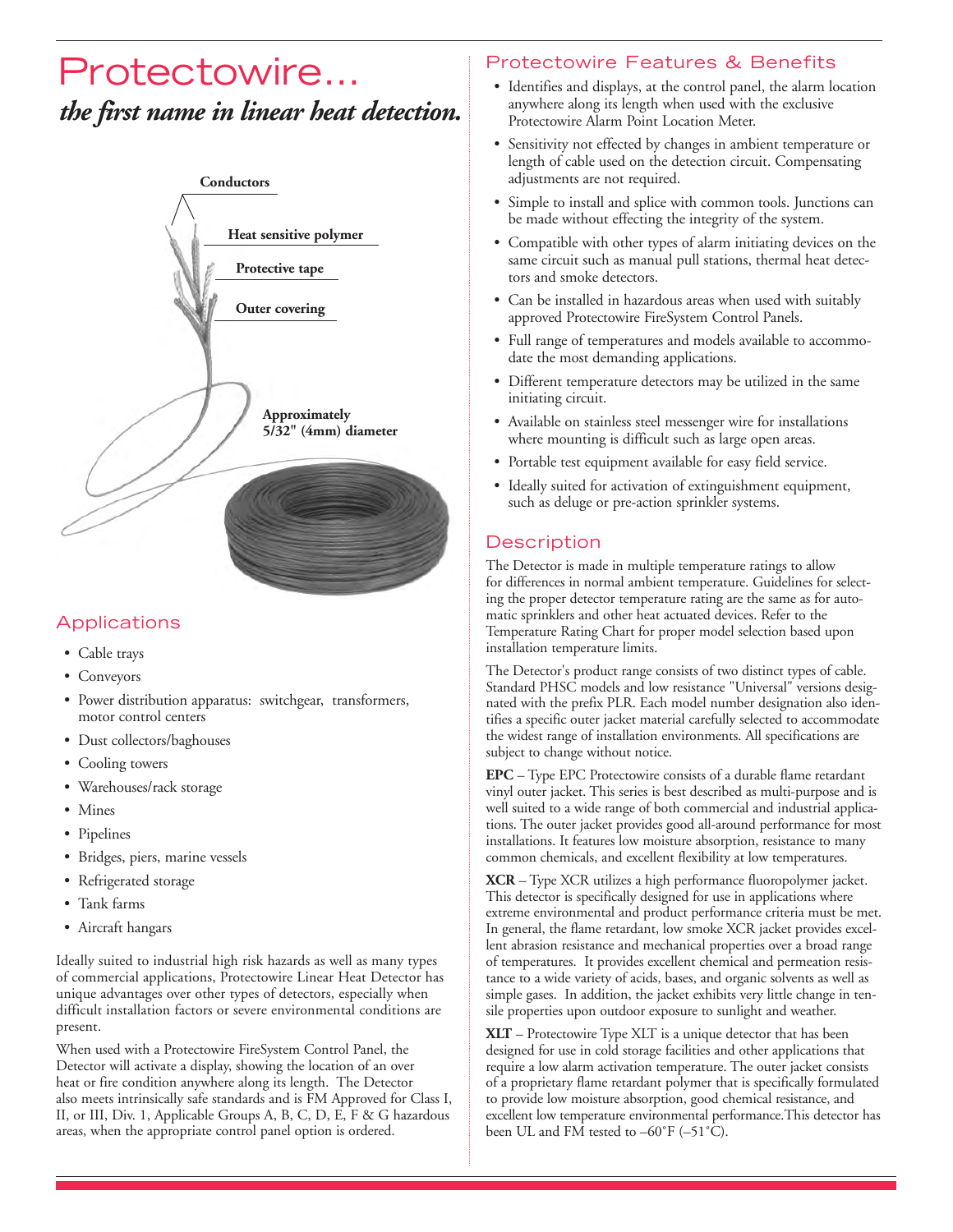**PLR-R** – The Protectowire PLR models are manufactured with special low resistance tri-metallic inner conductors that enable the use of longer detector zone lengths on most types of fire alarm panels including addressable. The outer jacket consists of an extruded flame retardant thermoplastic elastomer with a special UV stabilizer added to enhance weathering performance. It is intended for a wide range of industrial and commercial applications and is characterized by high resiliency, good fluid resistance, excellent weathering properties, and flexibility over a wide temperature range.

#### Installation

Protectowire Linear Heat Detector is approved as a heat actuated automatic fire detector and is intended to be used on a supervised initiating circuit of an approved fire protective signaling control unit. The Detector must be installed in continuous runs without taps or branches in accordance with applicable sections of NFPA 70 National Electrical Code, NFPA 72 National Fire Alarm Code, or as determined by the local "authority having jurisdiction."

Protectowire may be installed at the ceiling level or on the side walls within 20 inches of the ceiling, to protect areas within buildings (area protection). The Detector has the additional benefit of being suitable for installation close to the hazard in order to provide a rapid response (proximity or special application protection).

On smooth ceilings, the distance between detector runs shall not exceed the listed spacing. There shall be a detector run within a distance of one-half the listed spacing, measured at a right angle, from all walls, or partitions extending to within the top 15% of the ceiling height as shown in the illustration.

The listed spacing shall be used as a guide or starting point in detector installation layout. Reduced spacing is required based upon factors such as ceiling height and construction, physical obstructions, air movement, or the authority having jurisdiction.

When Protectowire is used to activate sprinkler systems, special Factory Mutual (FM) spacing guidelines may also be applicable to the specific hazard being protected. It is mandatory that engineering judgment be applied in determining final detector location and spacing.

In general, the use of Protectowire in any initiating device circuit, is limited to coverage of a specific hazard or area. Copper wire, of an approved type, with a minimum conductor size of 18 AWG, shall be



*Ceiling of protected area S=Listed spacing. See chart below.*

installed from the control panel out to the hazard area where it is then connected to the beginning of the Protectowire portion of the circuit. The Protectowire portion of each initiating circuit shall begin and terminate at each end in an approved zone box or end-of-line zone box. SR-502 Series, Strain Relief Connectors, shall be installed in all zone boxes where Protectowire enters or exits the enclosure, in order to hold the cable securely.

## **Temperature Ratings and Model Numbers** *(Use Linear Detector of Proper Temperature Rating)*

| Product Type                                                                                                            | Model Number                                                                 | Alarm Temperature                                                                                                         | Max. Recommended<br>Ambient Temperature                                                                                                                     | Approvals/Max. Listed Spacing<br>UL/cUL<br>FM                                                                                                                                    |
|-------------------------------------------------------------------------------------------------------------------------|------------------------------------------------------------------------------|---------------------------------------------------------------------------------------------------------------------------|-------------------------------------------------------------------------------------------------------------------------------------------------------------|----------------------------------------------------------------------------------------------------------------------------------------------------------------------------------|
| <b>EPC</b><br>Multi-Purpose/<br>Commercial &<br>Industrial<br>Applications                                              | PHSC-155-EPC<br>PHSC-190-EPC<br>PHSC-220-EPC<br>PHSC-280-EPC<br>PHSC-356-EPC | $155^{\circ}$ F (68 $^{\circ}$ C)<br>190°F (88°C)<br>$220^{\circ}$ F $(105^{\circ}$ C)<br>280°F (138°C)<br>356°F (180°C)  | $115^{\circ}F(46^{\circ}C)$<br>$150^{\circ}$ F (66 $^{\circ}$ C)<br>175°F (79°C)<br>200°F (93°C)<br>$221^{\circ}F(105^{\circ}C)$                            | 50 ft. $(15.2m)$<br>30 ft. $(9.1m)$<br>30 ft. (9.1m)<br>50 ft. (15.2m)<br>50 ft. $(15.2m)$<br>25 ft. (7.6m)<br>50 ft. $(15.2m)$<br>25 ft. (7.6m)<br>50 ft. (15.2m)<br>See Note 1 |
| <b>XCR</b><br>High Performance/<br><b>Industrial Applications</b><br>Excellent Abrasion &<br><b>Chemical Resistance</b> | PHSC-155-XCR<br>PHSC-190-XCR<br>PHSC-220-XCR<br>PHSC-280-XCR<br>PHSC-356-XCR | $155^{\circ}$ F (68 $^{\circ}$ C)<br>$190^{\circ}$ F (88 $^{\circ}$ C)<br>220°F (105°C)<br>280°F (138°C)<br>356°F (180°C) | 115°F (46°C)<br>$150^{\circ}$ F (66 $^{\circ}$ C)<br>$175^{\circ}F(79^{\circ}C)$<br>$200^{\circ}$ F (93 $^{\circ}$ C)<br>$250^{\circ}$ F (121 $^{\circ}$ C) | 30 ft. (9.1m)<br>50 ft. $(15.2m)$<br>30 ft. (9.1m)<br>50 ft. $(15.2m)$<br>50 ft. (15.2m)<br>25 ft. (7.6m)<br>50 ft. $(15.2m)$<br>25 ft. (7.6m)<br>50 ft. (15.2m)<br>See Note 1   |
| XLT<br>Multi-Purpose/<br>Excellent Low Temp.<br>Properties                                                              | PHSC-135-XLT                                                                 | $135^{\circ}$ F (57 $^{\circ}$ C)                                                                                         | $100^{\circ}$ F (38 $^{\circ}$ C)                                                                                                                           | 50 ft. $(15.2m)$<br>$30$ ft. $(9.1m)$                                                                                                                                            |
| PLR-R<br>Good Weathering<br>Properties & Flexibility<br>Over a Wide Temperature<br>Range                                | <b>PLR-155R</b><br><b>PLR-190R</b>                                           | $155^{\circ}$ F (68 $^{\circ}$ C)<br>$190^{\circ}$ F (88 $^{\circ}$ C)                                                    | $115^{\circ}F(46^{\circ}C)$<br>$150^{\circ}$ F (66 $^{\circ}$ C)                                                                                            | 50 ft. $(15.2m)$<br>30 ft. $(9.1m)$<br>50 ft. $(15.2m)$<br>30 ft. $(9.1m)$                                                                                                       |

Note 1: FM Approved for special application use only.

All Protectowire models can be supplied on Messenger Wire. Add suffix "-M" to above model numbers.